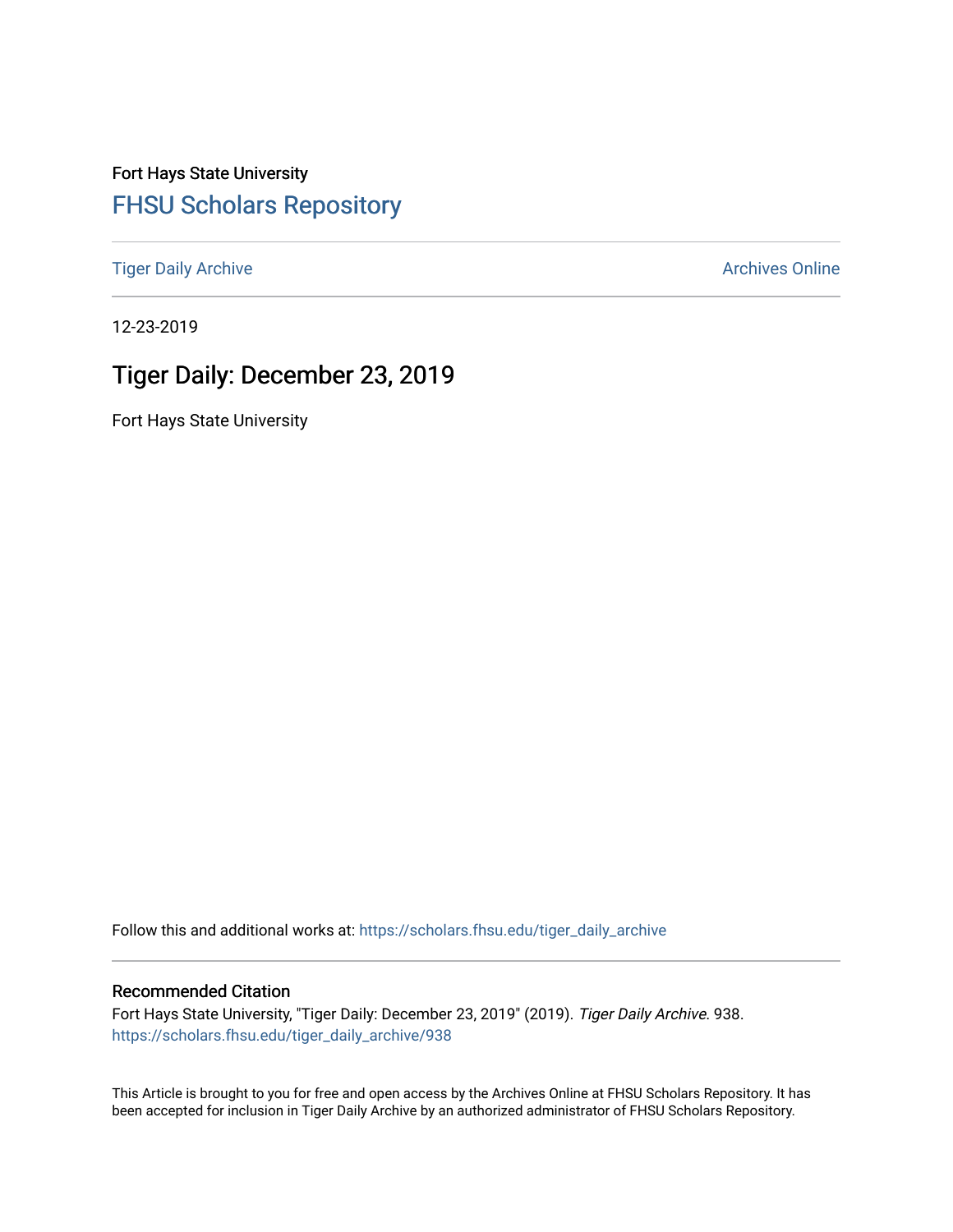From: Tiger Daily <TigerDaily@fhsu.edu> Sent: Monday, December 23, 2019 10:02 AM To: Tiger Daily <TigerDaily@fhsu.edu> Subject: Tiger Daily [December 23, 2019]



### ANNOUNCEMENTS

- \*\*If Santa Brings You a New Cell Phone, it WILL Break DUO! See Below for Instructions!!!\*\*
- Be the Match Volunteers
- Calendar: Upcoming Professional Development Opportunities
- Employment Opportunity: FHSU Foundation Seeking Full-Time Accountant
- Employment Opportunity: FHSU Foundation Seeking Full-Time Donor Relations Coordinator
- Allied Health Department Seeks Obstetrical Models for Student Training
- Year End Gifts
- University Photo Open Studio Dates
- Tiger Wellness Center Winter Break Hours
- CASA of the High Plains Valentine's Event

### **EVENTS**

### THIS WEEK/WEEKEND

Drop-In Stem – December 27; 12:00pm to 5:00pm (Come and Go)

### FUTURE EVENTS

- MDC Workshop CliftonStrengths Essentials January 14; 9:00am to 4:00pm
- MDC Workshop Women & Leadership: Becoming a Person of Influence January 16; 8:30am to 12:00pm

### SHARE WITH STUDENTS

- Political Science Offering Several Short Courses For Spring 2020
- New Informatics Course
- Spring On-Campus Course in Latino American Culture and Heritage
- Kansas Undergraduate Research Day at the Capitol
- Short Courses for Spring 2020 in Business Education, Marketing, and Tourism & Hospitality

### ANNOUNCEMENTS

If Santa Brings You a New Cell Phone, it WILL Break DUO! See Below for Instructions!!!

Using a device other than your new cell phone (PC, tablet, etc.), go to FHSU's Duo Portal

Click the Manage Duo button and authenticate with a phone call (this will still work, even without the app!)

Click Device Options next to your cell phone, then Reactivate Duo Mobile. Follow directions on screen.

Be the Match Volunteers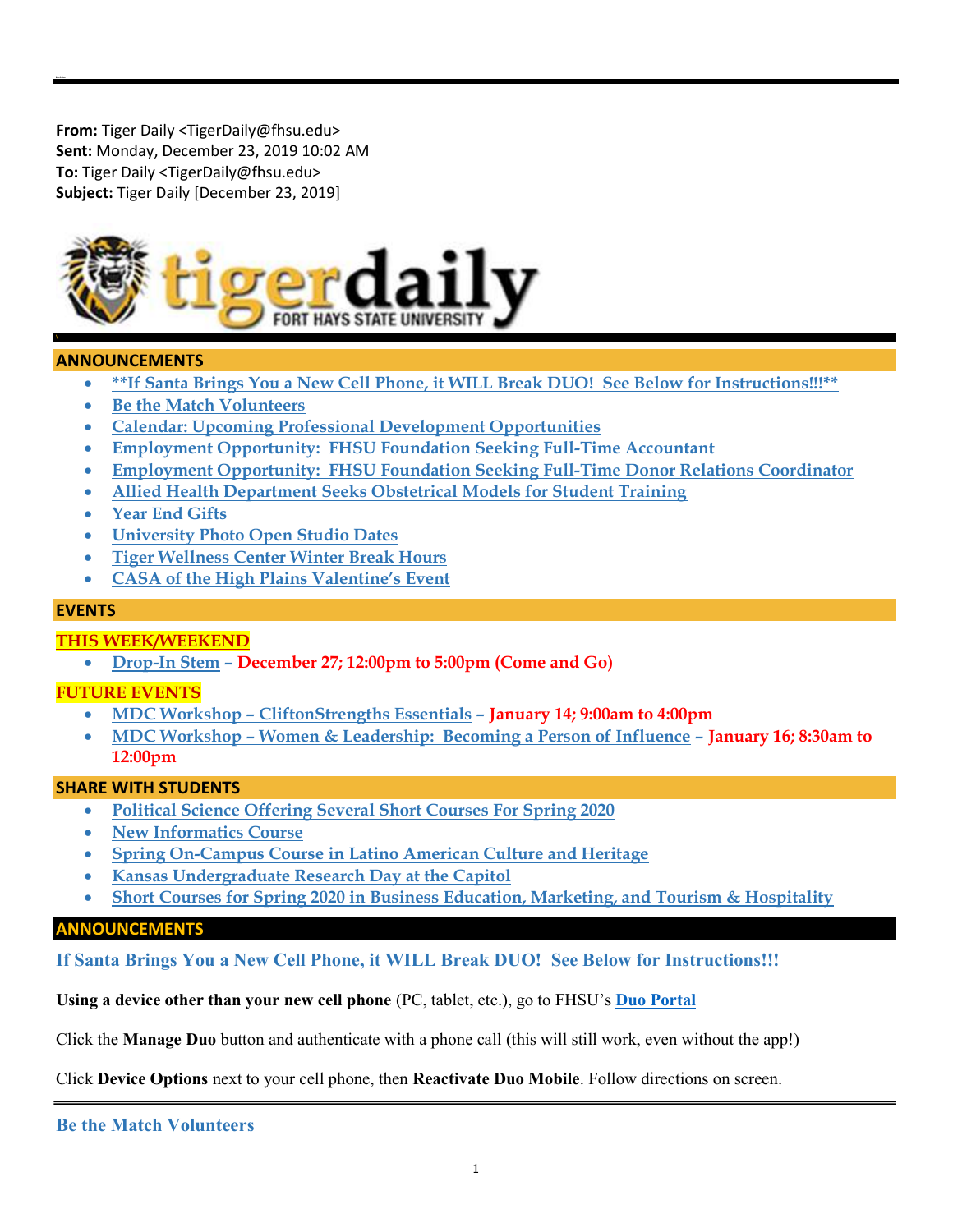The Student Health Center will be helping to sponsor a **Be the Match** bone marrow donor drive on **February 6, 2020** at the FHSU basketball games. We will need many volunteers to help this event run smoothly.

If you are interested in helping, you can call Student Health at 785-628-4293 or email Amanda at armccord@fhsu.edu. This will be a great way to get service hours for organizations while helping the community.

# Calendar: Upcoming Professional Development Opportunities

Check out upcoming professional development opportunities! The TILT TigerLearn event calendar is your go-to for professional development at FHSU! Check it out here: http://tigerlearn.fhsu.edu/events/.

To provide faculty and staff with one easy place to see all professional development at FHSU, we're happy to include your event on the TigerLearn calendar. We can include links to your registration site, contact persons for questions, etc. Just contact TILT-FacultyDev@fhsu.edu, and we'll add your event right away!

# Employment Opportunity: FHSU Foundation Seeking Full-Time Accountant

The Fort Hays State University Foundation team is hiring for the following position:

### Full-Time Accountant

This individual will be responsible for supporting the financial operations of the FHSU Foundation by preparing, monitoring, and analyzing accounting transactions, entries, and reports to ensure that they are within legal and procedural guidelines, and provide accurate information for decision-making. This individual will also serve as a steward of the FHSU Foundation's financial resources and an in-house consultant for staff and management on various accounting matters.

A bachelor's degree in accounting or finance is required with a Certified Public Accountant certification strongly preferred. A minimum of three years relatable professional work experience is also preferred.

Position includes a comprehensive benefit package and competitive wage.

A full job description is available by visiting https://foundation.fhsu.edu/employment.php.

To learn more about the FHSU Foundation, please visit: https://foundation.fhsu.edu.

To be considered for this position, please submit a cover letter, resume, and three professional references by Monday, December 23, to foundation@fhsu.edu.

Please call 785-628-5624 with questions.

# Employment Opportunity: FHSU Foundation Seeking Full-Time Donor Relations Coordinator

The Fort Hays State University Foundation team is hiring for the following position:

## Full-Time Donor Relations Coordinator

This individual will be responsible for helping to build and sustain lasting connections between the Fort Hays State University Foundation and the generous alumni, parents, and friends who support Fort Hays State University. The primary areas of focus for the position include donor stewardship, acknowledgment, recognition, and engagement. The coordinator will help plan, organize, and execute a unique set of donor-centered programs.

A bachelor's degree is preferred with a minimum of 5 years of related professional experience required.

Position includes a comprehensive benefit package and competitive wage.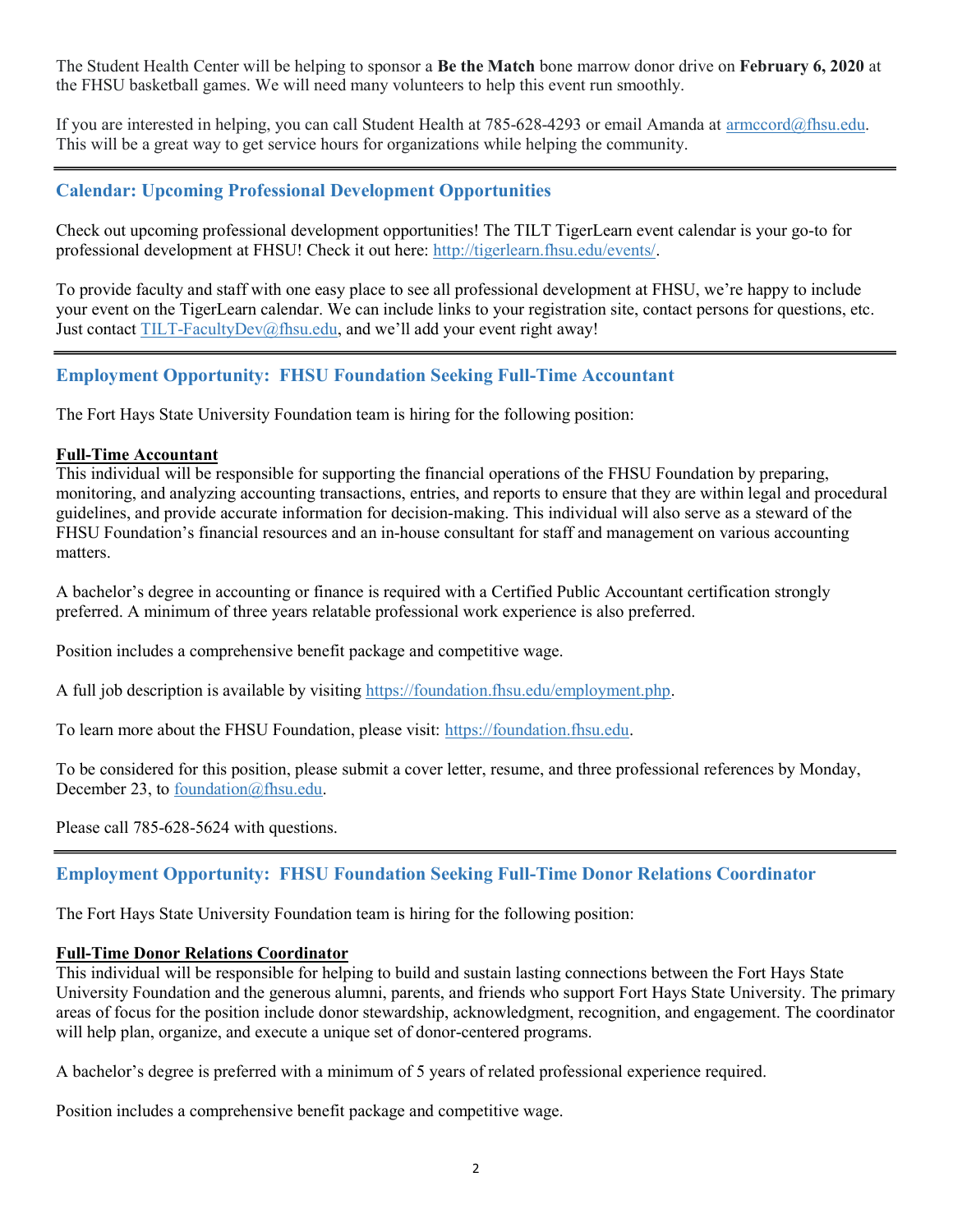A full job description is available by visiting https://foundation.fhsu.edu/employment.php.

To learn more about the FHSU Foundation, please visit: https://foundation.fhsu.edu.

To be considered for this position, please submit a cover letter, resume, and three professional references by Monday, December 30, to foundation@fhsu.edu.

Please call 785-628-5701 with questions.

# Allied Health Department Seeks Obstetrical Models for Student Training

The Allied Health Ultrasound program is seeking **expecting women** from campus and the community willing to serve as a scan model for training students. Each ultrasound scan is supervised by a certified sonographer that works with the students to learn the proper mechanics of ultrasound scanning. Each scan will take about one hour. There is no charge. There is no official report reading from a physician generated. Requirements to volunteer, is that the expecting mother is between 20 and 40 weeks at their scheduled scan time, the mother cannot be considered to be in a high-risk pregnancy, and must have physician permission. Ultrasound appointments will be set up for Tuesday early afternoons or Wednesday mornings. Appointment times will begin at the end of January and run through the first week of May.

For those interested or if you know someone who might be interested, please contact Jennifer Wagner at jrwagner@fhsu.edu for more information.

# Year End Gifts

2019 is almost complete and people are making year end gifts to the University. Should your office receive a gift during these last weeks of December (especially since the University will be closed between Christmas and New Year) I ask that you send copies of all correspondence, along with the envelope the gift was mailed in, to the Foundation office for processing. IT IS MOST IMPORTANT TO KEEP THE ENVELOPE BECAUSE THE POSTMARK DATE DETERMINES THE DATE OF THE GIFT. If you currently have any donations, please send them to the Foundation as soon as possible.

Please contact Teresa Hammerschmidt at 628-5624 for additional information. Thank You!

# University Photo Open Studio Dates

University Relations and Marketing will be offering open studio times for those faculty and staff who have not yet had a university photo taken or need an updated picture.

 Where: Hammond Hall 114 When: Thursday, January  $23^{rd} - 1:00$ pm-3:00pm Friday, January  $24<sup>th</sup> - 9:00$ am-11:00am

No appointment necessary. Please stop by when it is convenient for you.

Questions? Please email Angie Stieben.

## Tiger Wellness Center Winter Break Hours

The Tiger Wellness Center will have the following hours over Winter Break: Monday – Friday 6:30am – 7pm Saturday & Sunday 10:00am – 5:00pm

December  $24^{th}$  6:30am - 12:00pm December  $25<sup>th</sup>$  Closed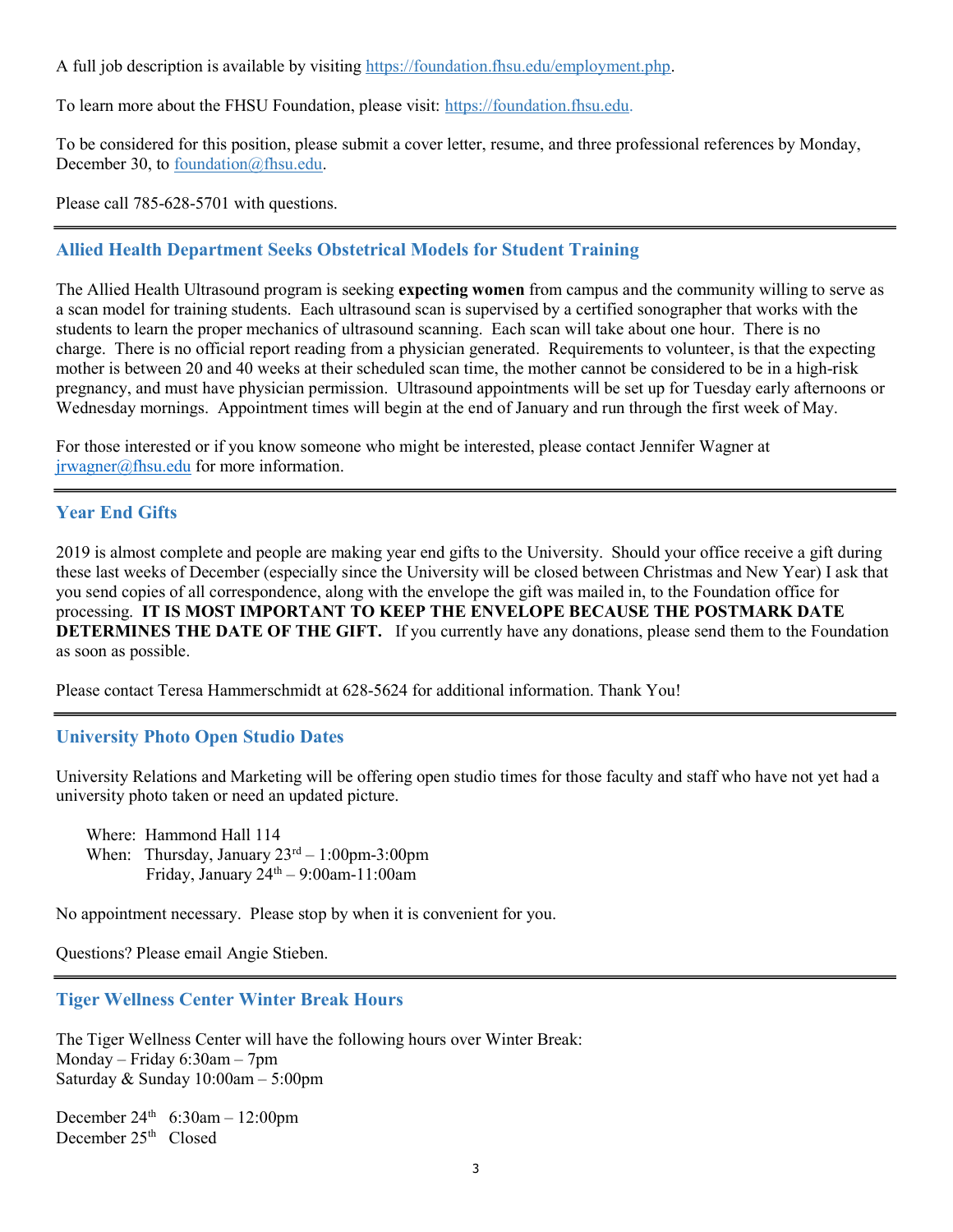January 1<sup>st</sup> Closed January 20<sup>th</sup> Closed

No fitness classes until January.

# CASA of the High Plains Valentine's Event

CASA is hosting their annual fundraising Valentine's Event. The event includes an evening dinner, open bar, and both live and silent auction items. The event will be held on Saturday, February 1, 2020 from 6:00 p.m. – 10:00 p.m. at the Robbins Center. Tickets are \$60 a person or you can purchase a full table (8 seats) for a discounted price of \$420.

Contact Information: CASA Board of Director, April Terry, Rarick Hall 233j or anterry2@fhsu.edu. You may also purchase tickets online at https://events.ticketprinting.com/event/2020-Casa-Of-The-High-Plains-Valentines-Dinner-25632

### EVENTS

Drop-In STEM Friday, December 27; 12:00-5:00pm Kansas Wetlands Education Center, 592 NE K-156 Hwy, Great Bend

Come explore winter birds on your break from school. Learn to ID different bird tracks in the snow, make a feeder to hang outside your window, participate in the Christmas Bird Count as you walk the trail with binoculars, build a bird nest, and learn about different types of eggs. This is a free, come-and-go event. For more information visit http://wetlandscenter.fhsu.edu/ or call 1-877-243-9258.

MDC Workshop – CliftonStrengths Essentials Tuesday, January 14; 9:00am-4:00pm Memorial Union, Pioneer Room

The FHSU Management Development Center is kicking off their Winter 2020 workshops with a crowd favorite! In CliftonStrengths Essentials, you will discover your pre-existing natural talents and learn how to turn them into strengths you can use to be more productive in the workplace and at home. Participants will also learn how to leverage their strengths with other members in a team for maximum efficiency. Several FHSU faculty and staff are already using their strengths at work, join them and take advantage of the talent development program used by over 90% of Fortune 500 companies!

As FHSU faculty and staff, your registration fee is complimentary, thanks to your FHSU Vice President. Limited funding is available annually per division.

If you are an Academic Affairs member & are interested in attending this workshop, contact Hannah Hilker at 785-628- 4121 or hehilker@fhsu.edu

Registration can be completed online at https://webapps.fhsu.edu/MDC2.0/Default.aspx or by calling Hannah Hilker at (785) 628-4121.

MDC Workshop – Women & Leadership: Becoming a Person of Influence Thursday, January 16; 8:30am-12:00pm Memorial Union, Trails Room

Women in the workforce have unique opportunities and challenges not always shared by their male peers. In the MDC's upcoming workshop "Women & Leadership: Becoming a Person of Influence," participants will learn how women can energize others by projecting confidence. Topics covered include identifying gender bias and discrimination in the workplace, examining leadership trends and the impact on women in business, barriers to leadership potential, and developing professional leadership strategies.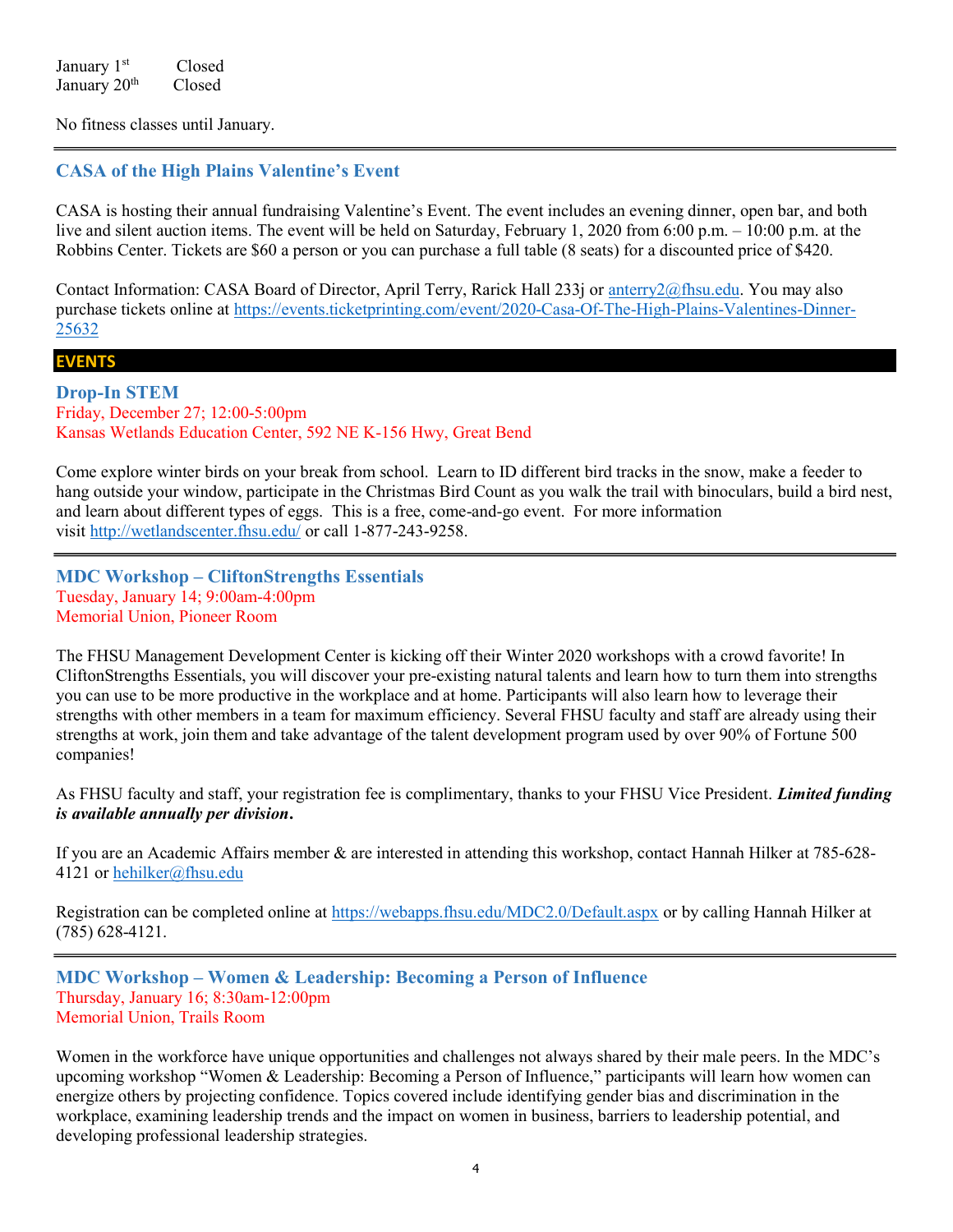As FHSU faculty and staff, your registration fee is complimentary, thanks to your FHSU Vice President. Limited funding is available annually per division.

If you are an Academic Affairs member & are interested in attending this workshop, contact Hannah Hilker at 785-628- 4121 or hehilker@fhsu.edu

Registration can be completed online at https://webapps.fhsu.edu/MDC2.0/Default.aspx or by calling Hannah Hilker at (785) 628-4121.

### SHARE WITH STUDENTS

Political Science Offering Several Short Courses for Spring

Do you know a student looking for a course that can teach valuable skills and information that isn't a semester long? The Department of Political Science is pleased to offer several short courses for Spring 2020, including:

January 21-March 23, 2020 POLS 101 VB American Government POLS 420 LSAT Preparation POLS 670 VB Workshop in Political Science: Change Management for Administrators January 21-February 23, 2020 POLS 280 VA Introduction to Public Policy February 24-March 29, 2020 POLS 611 VA Policy Analysis March 30-May 3, 2020 POLS 675 VA Seminar in Political Science: Latin American Politics/Policymaking March 30-May 8, 2020 POLS 101 VC American Government

### For more information, please contact the Department of Political Science at 785-628-4425.

## New Informatics Course - INF 322 B: Political Reporting

The course will explore:

- How to report on local races for school boards, city councils or county offices.
- The role of political journalism in civic affairs.
- Journalists' role as watchdogs over campaigns and candidates. Can they ensure honest coverage of issues not just provide daily "spin"?
- Social media's influence in campaigns and policy development.
- How biases and assumptions can undermine integrity in political reporting.

For additional information about the course, please contact Dawne Leiker at dpleiker@fhsu.edu.

## Spring On-Campus Course in Latino American Culture and Heritage

In Spring 2020 the Department of Sociology is offering SOC 348 Topics: Latino American Culture and Heritage for the first time as an on-campus course, 10:30-11:20a.m., MWF.

For any questions contact the professor, Dr. Nicole English: dnenglish2@fhsu.edu, 628-5691.

### Kansas Undergraduate Research Day at the Capitol

We are now accepting 250-word abstracts for the March 4th Kansas Undergraduate Research Day at the Capitol!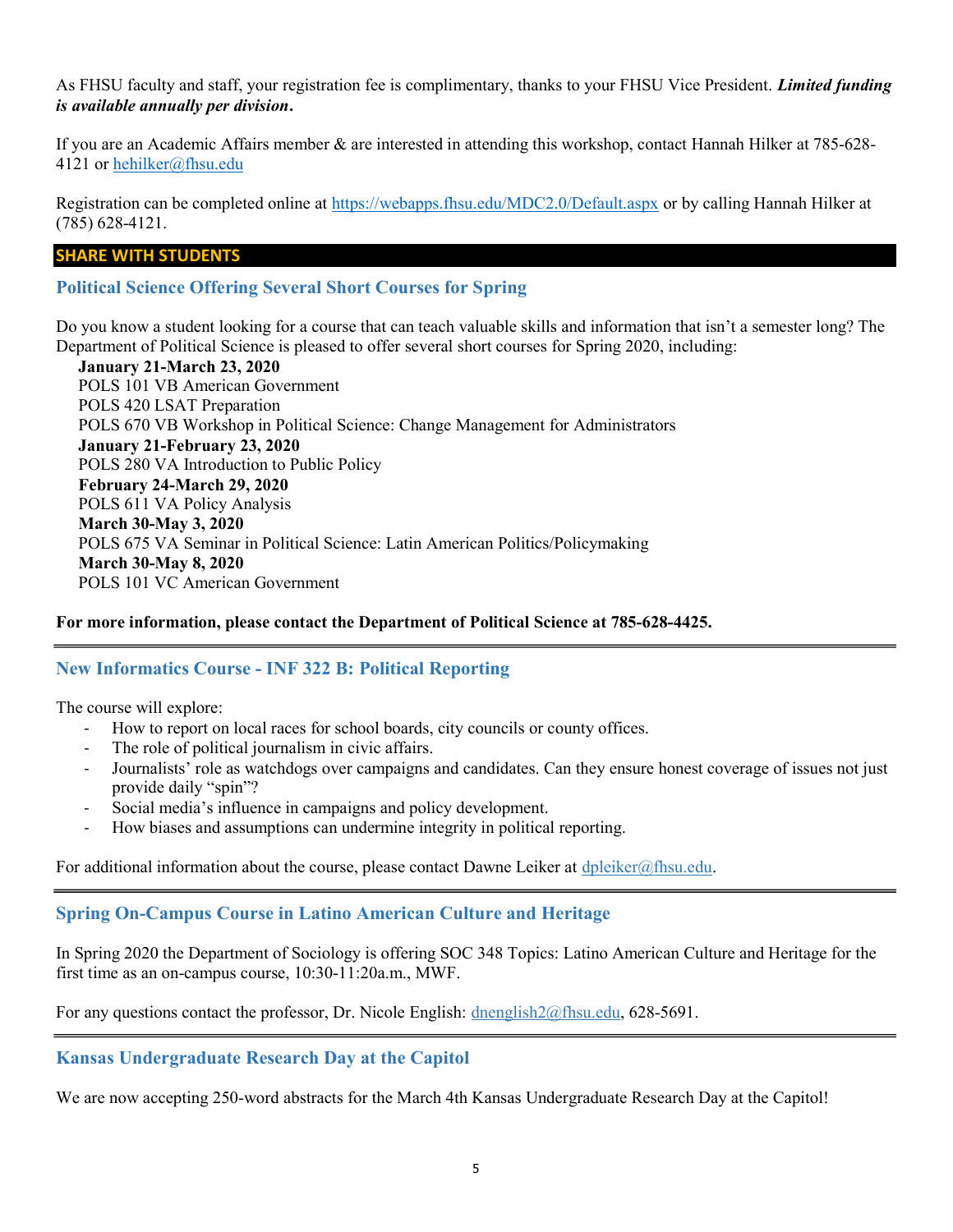We are pleased to announce the launch of the 2020 Undergraduate Research Day at the Capitol competition. Click on the link to view more information.

- Application Deadline: January 31, 2020
- Discipline/Subject Area: Any

The Kansas Undergraduate Research Day at the Capitol event is an opportunity for students to present their research experiences with state lawmakers in Topeka scheduled for Wednesday, March 4, 2020. This event will showcase the work of up to 40 Kansas undergraduate students representing each of the state's eight public 4-year institutions. The purpose of this event is to demonstrate the unique opportunities undergraduate students have to participate with faculty members in research at all state institutions. This event will also emphasize higher education's role in developing educated citizens and preparing a workforce with the necessary skills to further the economic growth of the state.

Participants should be able to convey their experience and enthusiasm to state representatives, senators, and other state officials in a poster session. Projects from a broad range of disciplines are encouraged - especially posters that relate to the state of Kansas and issues important to the state legislature (e.g. education, health, agriculture, aviation, biotechnology, energy, transportation, manufacturing, environment, and social services). Up to 5 projects will be selected from each institution.

This event will not be an adjudicated poster competition with prizes. All participants will be recognized equally for the honor of participating in this event.

Helpful resources for creating posters may be found at http://www.fhsu.edu/academic/gradschl/ure/URE-Poster-Tips/.

https://fhsu.infoready4.com/CompetitionSpace/#manageCompetitionsDetail/1803532

Contact Misty Koonse mjkoonse@fhsu.edu with any questions.

## Short Courses for Spring 2020 in Business Education, Marketing, and Tourism & Hospitality

The Department of Applied Business Studies has a selection of Intersession and Spring 2020 short courses that may serve as an elective, if not a requirement, for a major and/or certificate. Courses include:

### December 30, 2019 – January 17, 2020 (Intersession)

BCOM 210 VA - Introduction to Professional Development MKT 301 VA – Marketing Principles

### January 21 - March 13, 2020 (1st 8 weeks - Spring 2020)

BCOM 201 (on-campus & online) - Introduction to Corporate Communication BCOM 300 VA – Spreadsheet Applications (MS Excel) BCOM 692 VA – Managerial Reports and Presentations MKT 301 VC – Marketing Principles THM 621 VA – Tourism & Hospitality Marketing THM 622 VA – Service Operations Management

### March 16 – May 15, 2020 (2nd 8 weeks – Spring 2020)

BCOM 310 VA – Database Applications MKT 301 VD – Marketing Principles THM 620 VA – Introduction to Tourism and Hospitality Management THM 625 VA – International Tourism and Hospitality

#### For more information, please contact the Department of Applied Business Studies at 785-628-4772.